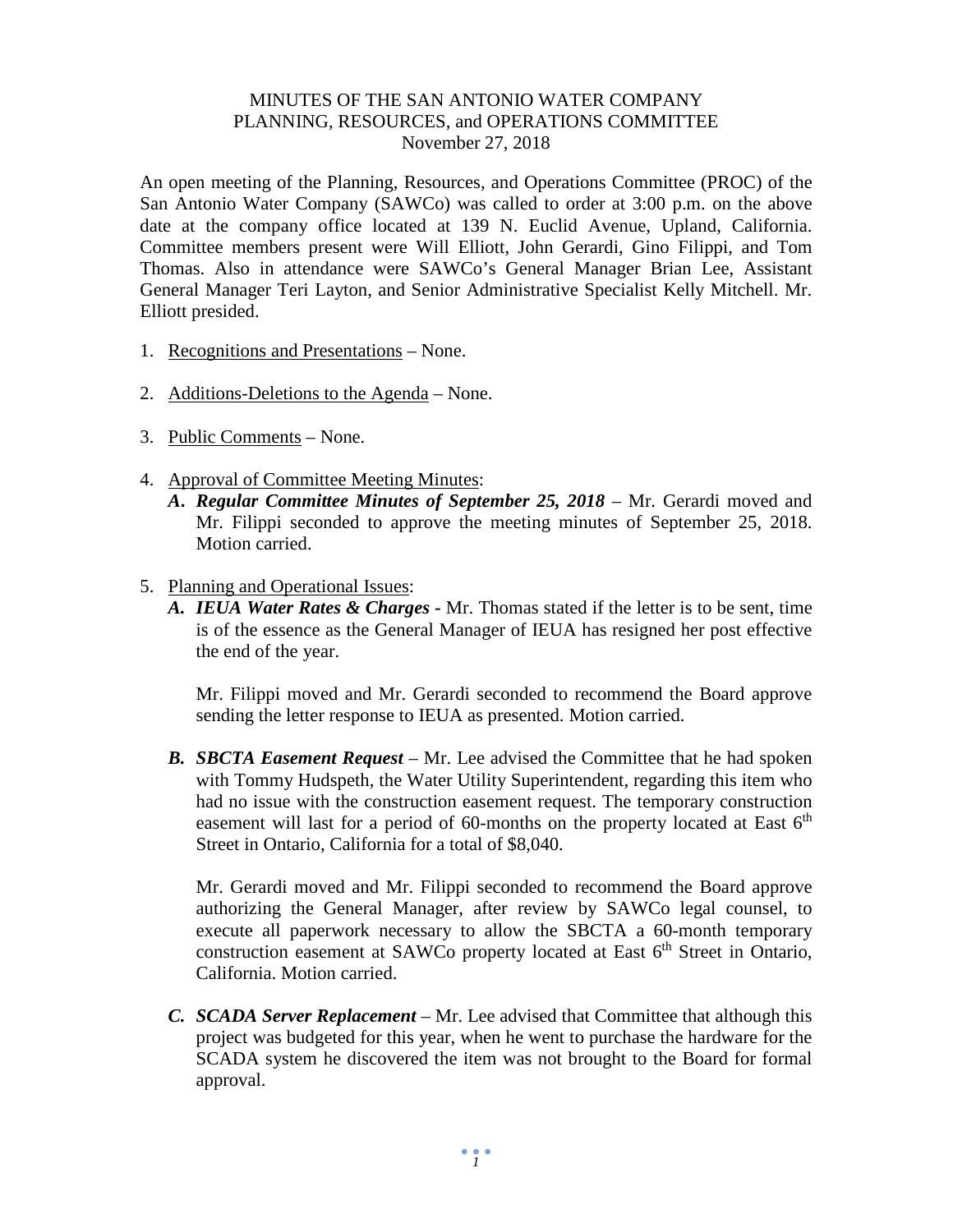Mr. Lee requested the PROC recommend the Board authorize him to execute a not-to-exceed \$99,337 contract with TESCO, a not-to-exceed \$17,750 equipment purchase from Inland Productivity Solutions, and to authorize project expenditures up to \$130,000.

Mr. Gerardi moved and Mr. Filippi seconded to recommend the Board authorize the General Manager to execute a not-to-exceed \$99,337 contract with TESCO, a not-to-exceed \$17,750 equipment purchase from Inland Productivity Solutions, and to authorize project expenditures up to \$130,000. Motion carried.

## 6. Planning and Operational Update -

## **A.** *Project Status Report* **–**

- o *Cucamonga Crosswalls Project –* SAWCo's portion of the project is complete. GRB Equipment is now processing the materials to sell. A percolation test at the site proved the project successful as the water soaked in nearly too fast to allow for accurate registering.
- o *Holly Drive Booster Station –* The door to the building needs to be realigned and there is some rock work needed otherwise the project is complete.
- o *Holly Drive Reservoir Phase I –* Bid opening for the project is scheduled for December  $13<sup>th</sup>$ .
- o *Reservoir 7 –* Reroofing Staff met with Civiltec Engineering earlier in the day. The estimated cost is \$1,000,000 which is \$200,000 over the estimated cost.
- o *Campus Avenue Pipeline Replacement –* The project is in the design phase. On the lower end of North Campus Avenue the pipeline runs through backyards. This project will consist of abandoning that area and installing a pipeline in the roadways.
- o *Edison Pond Sluice Gate –* the trash rack was retrieved by the company that built it. The trash rack will be rebuilt to fit the location and installed.
- 7. Basin Issues and Updates
	- *San Antonio Canyon Watershed –* A committee meeting is scheduled for December  $5<sup>th</sup>$ .
	- *Chino Basin* Ms. Layton stated a closed session meeting was held earlier in the day. The Appropriative Pool approved the 2018 agreement to the Appropriative Pool Pooling Plan and CAMA Amendments (11/21/2018 version) and conditioned upon the approval of each of Appropriative Pool member's governing body intends to sign said agreement. Further, the Appropriative Pool directs its counsel to join in the motion to approve the Appropriative Pool Pooling Plan and CAMA Amendments.

The Agricultural Pool filed a claim for writ of mandate on November 19<sup>th</sup> asking the Court to implement its order to reset the safe yield. Previously, the Non-Agricultural Pool filed a motion with the Court changing their Pooling Plan which requires the changes yet made in the Appropriative Pool parties agreement.

The six Appropriative Pool parties Cucamonga Valley Water District (CVWD), the City of Pomona, Monte Vista Water District (MVWD), Jurupa Community